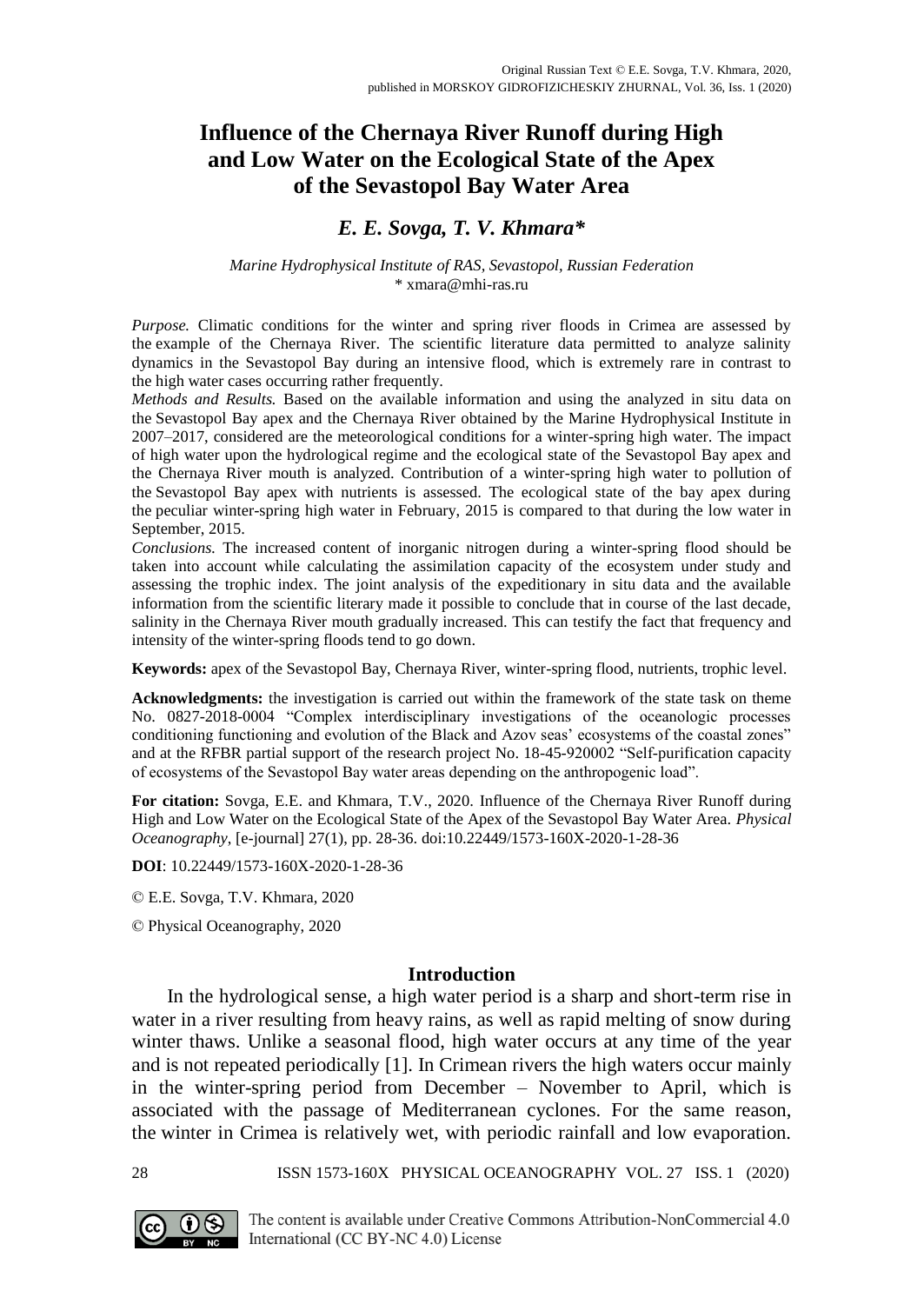Frequent thaws in winter are due to large air temperature fluctuations and lead to instability of the snow cover. At active snowmelt with heavy precipitations, catastrophic high water can form [2]. The most high water-hazardous river of Sevastopol is the Chernaya River.

The Chernaya River is one of the most significant rivers in the Sevastopol region in terms of length and water content (average monthly river discharge is 1.82 m<sup>3</sup>/s, the maximum one is 15.2 m<sup>3</sup>/s) [3]. It belongs to the group of rivers in the northwestern slope of the Main Ridge of the Crimean Mountains. Winter-spring high waters on the river are observed from the late November to March, less often in April. According to [4], the most catastrophic high water in the Chernaya River Basin took place in December 1939.

During the high water the water level in the river can rise by 2–3 m and can be comparable with the volume of water in the bay itself [5]. Even in low water periods, river discharge during extreme floods can increase by an order of magnitude or more. Thus, the Chernaya River runoff has a significant impact on the ecological state of the Sevastopol Bay water area.

The Sevastopol Bay is the estuary near-shore zone of the Chernaya River – an enclosed estuary-type water area with limited water exchange, which is under technogenic (shipping, moorage, hydrotechnical works) and anthropogenic (domestic sewage and storm runoff) load. The waters of Chernaya River, which flows into the apex of the Sevastopol Bay near Inkerman, carry an additional amount of nutrients and other pollutants. Water pollution occurs as a result of the wastewater discharge (insufficiently treated with their increasing volume) and emergency discharges [6, 7].

In [8], the trends in the temperature and salinity of the Chernaya River estuarine zone and the Sevastopol Bay apex are considered to assess the dynamics of species diversity and quantitative indicators of ichthyofauna for 2006–2014. It was noted that, according to the data for 2009–2014, the observed trend towards an increase in salinity continued, while an increase in salinity was observed both at the surface and at the bottom. Sometimes the difference between the indicators of 2006 and 2014 was about 10 ‰. In general, from June 2006 to December 2014 the dynamics of estuary zone displacement upstream the Chernaya River was observed.

In [9], based on the expeditionary data on the Sevastopol Bay and the Chernaya River obtained from 2007 to 2017, the content of the main biogenic cycle elements is analyzed, the contribution of the Chernaya River waters to the total budget of dissolved inorganic carbon and components of the carbonate system is studied. The length and temporal variability of the Chernaya River – Sevastopol Bay geochemical barrier zone are determined.

Interannual variation of the nutrient concentration in the Sevastopol Bay waters for 2006–2010 is given in [10]. The content of nutrients in the bay is directly dependent on the sources of their input (domestic, river and storm runoffs, etc.) and is characterized by the maximum concentrations of mineral forms of nitrogen, silicon and phosphates in the Yuzhnaya Bay and Oil Port, which are exposed to the greatest anthropogenic impact. It is concluded that anthropogenic factors have a greater effect on the nutrient content in the bay than natural biochemical processes.

PHYSICAL OCEANOGRAPHY VOL. 27 ISS. 1 (2020) 29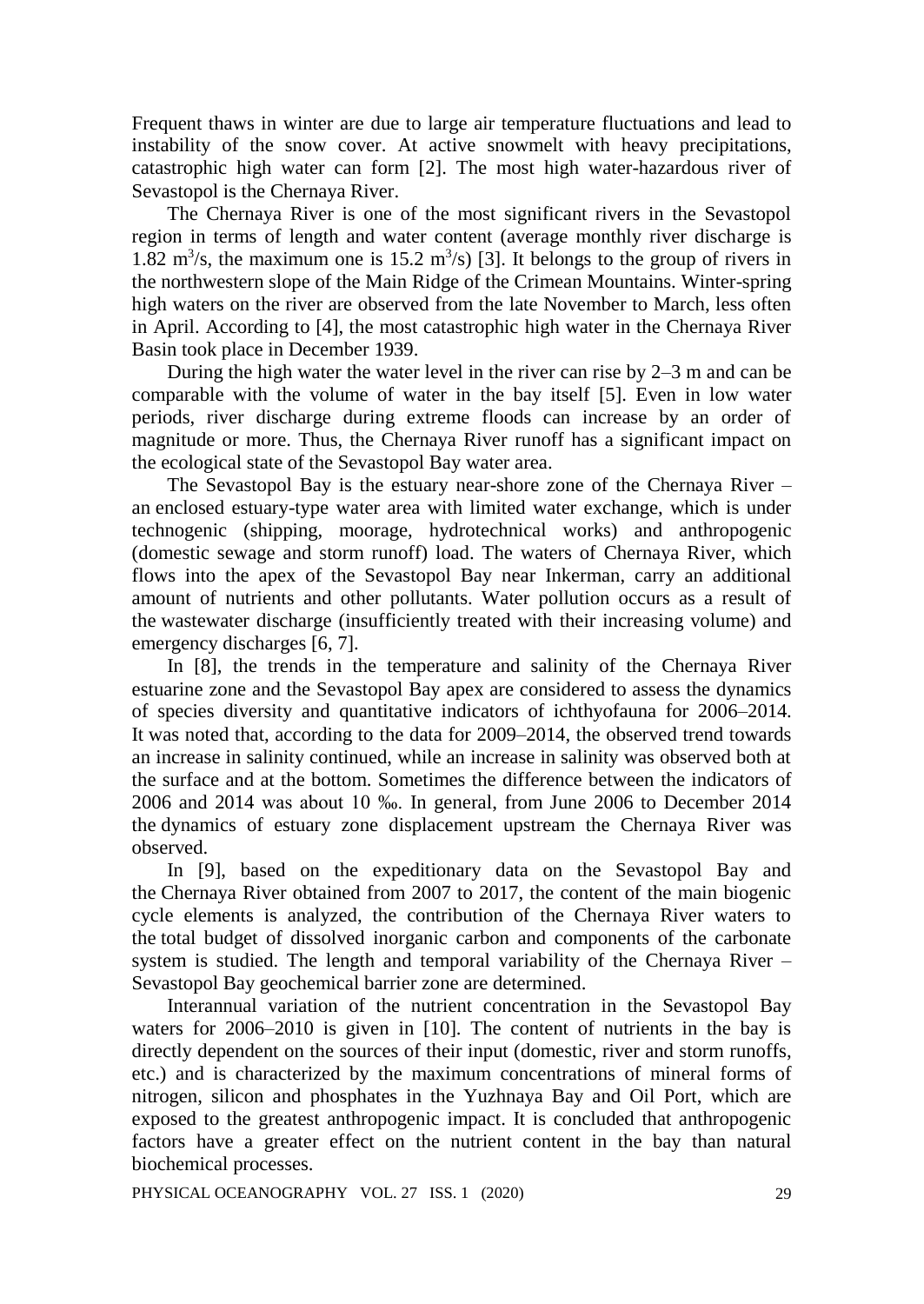In order to assess the sources of pollutant inflow into the Chernaya River waters, the paper [11] presents the results of spatial distribution analysis of oxygen and elements of the main biogenic cycle in the Chernaya River waters from Chernorechenskoe Reservoir to the Inkerman Bay. Based on the data of long-term hydrochemical monitoring, it was revealed that the Chernorechenskoe Reservoir waters are a source of nitrates, and in some years – silicon. Other nutrients, in particular phosphates and ammonium, get into the river and bays from household sewage in the lower course of the river, as well as from sewage discharges of settlements and enterprises located in the water protection zone.

The distribution of phosphorus and silicon mineral forms in the mixing zone of the Chernaya River and Sevastopol Bay waters during the winter (January 31 – February 2, 2004) is presented in [12], where it is shown that in the Sevastopol Bay the quality of the surface layer water in the apex worsens as we move closer to the Chernaya River mouth.

In [13], the impact of stormwater runoff in February 2015 on the extreme values of hydrochemical parameters in the surface waters of the Inkerman Bay in comparison with the Yuzhnaya Bay apex was estimated. An increase in the content of silicic acid in the Sevastopol Bay mouth as well as in the Yuzhnaya Bay apex during showers and a significant increase in the content of nitrates in the bay mouth are shown.

In all of the mentioned papers, special attention was not paid to the impact of specific floods and low water on the ecological state of the Sevastopol Bay in general and its apex in particular. In contrast to these publications, the dynamics of variation of the Sevastopol Bay salinity in winter is calculated in [14] using numerical modeling. The authors analyzed the processes related to the penetration of the Chernaya River fresh water into the bay and the influx of salt water from the open sea. It is noted that the model cannot correctly describe the real situation in the bay, since it was during the considered time period that no direct observations were made at the sea.

**The purpose** of this work was to assess the effect of flood regime and low water on the variation of the hydrological parameters of the Sevastopol Bay apex; to determine the hydrometeorological conditions that contribute to the occurrence of floods, the expansion or reduction of the boundaries of this effect over the bay; to determine the water pollution levels of the studied water area by nutrients in the flood and low-water periods and to analyze the general ecological state of the studied water area.

#### **Research materials**

In order to assess the impact of river runoff on the Sevastopol Bay ecological state, the data of chemical parameters (the content of nutrients, mineralization) in the apex of the Sevastopol Bay and the Chernaya River estuary are considered. We analyzed an array of expeditionary data on the hydrological and hydrochemical regimes of Sevastopol Bay apex water area, which is affected by the Chernaya River runoff, for 2007–2017, from the Oceanographic Data Bank of Marine Hydrophysical Institute (ODB MHI). In addition to the indicated array, we also analyzed available published information on meteorological conditions that caused the occurrence of the flood regime of the Chernaya River and its duration.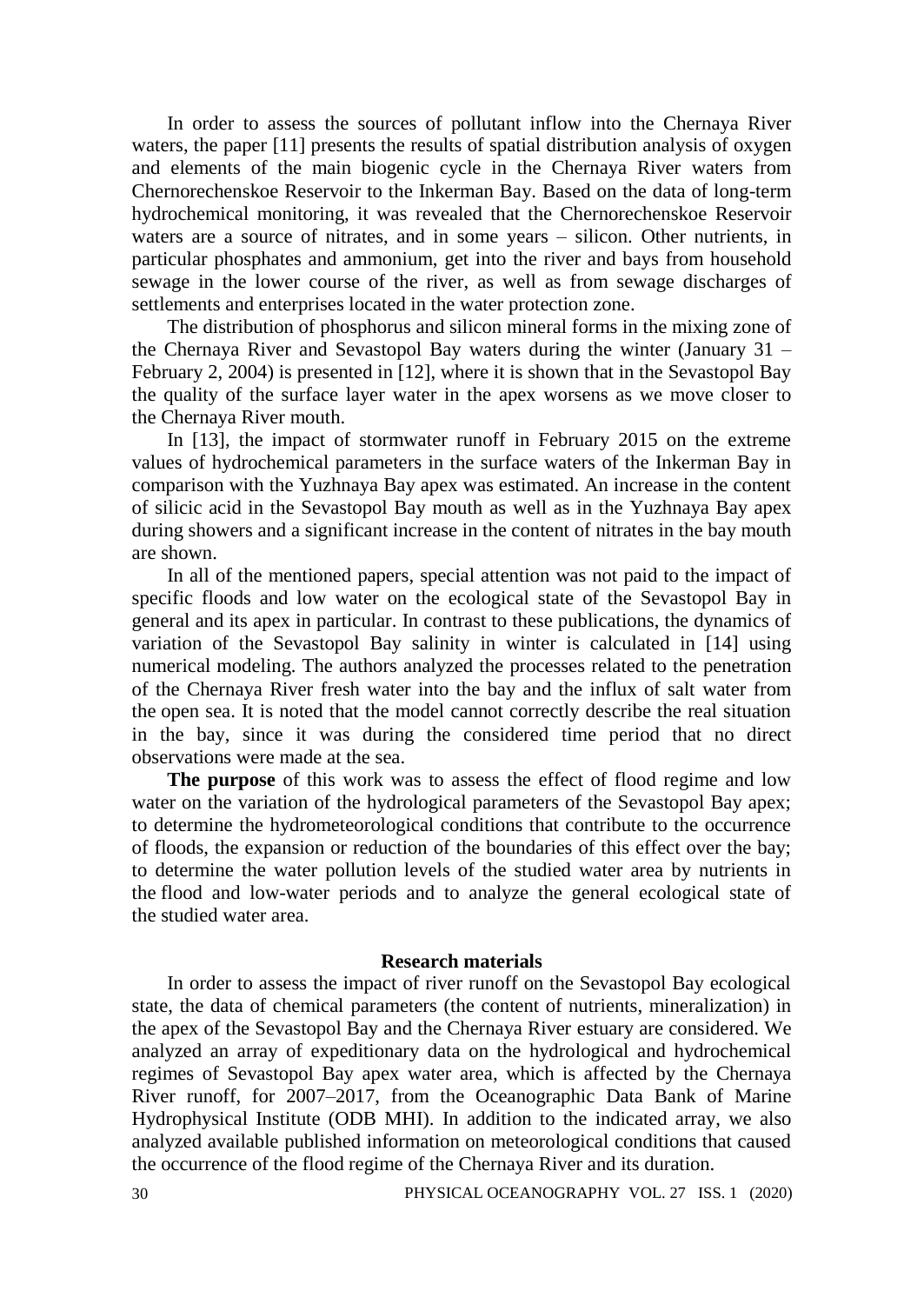The presented ODB MHI database on hydrology and hydrochemistry for 2007–2017 by seasons amounted to: 90 stations for the bay and the river in winter, 70 stations in summer, 40 stations in autumn and 30 in spring. At all stations in the bay water area (on the surface and at the bottom) and in the surface layer of the Chernaya River water the following hydrochemical parameters were analyzed: dissolved oxygen (O<sub>2</sub>), phosphates (PO<sub>4</sub><sup>3-</sup>), P<sub>tot</sub>, silicon (SiO<sub>3</sub><sup>2-</sup>), nitrites (NO<sub>2</sub><sup>-</sup>), nitrates  $(NO<sub>3</sub><sup>+</sup>)$ , ammonium  $(NH<sub>4</sub><sup>+</sup>)$ .

### **Results and discussions**

As a result of this database analysis, a winter flood in February 2015 was identified. The variations in hydrological and hydrochemical parameters during the flood period, the level of flood distribution in the Sevastopol Bay and the meteorological situation that accompanied its occurrence are assessed. The summer-autumn period, when the conditions for the occurrence of low water prevail most often, is analyzed. An assessment of variation in hydrological and hydrochemical parameters during the low-water period in the Sevastopol Bay apex and in the Chernaya River estuary area is given.

The Sevastopol Bay apex – the object of the study of this work – is shallow: its average depth is 4.7 m and the maximum is 10.8 m. It includes the Chernaya River mouth (3.5 m depth), a navigation canal (9 m depth), to the right of which the Inkerman Bay of 7.5 m depth is located, and the Oil Port, separated from the bay itself by a long breakwater. Station schemes in the apex of the bay and at the Chernaya River mouth are given in Fig. 1.



**F i g. 1.** Scheme of the sample stations in the Sevastopol Bay apex and in the Chernaya River

Data on distribution of temperature, salinity and dissolved oxygen in the bay apex during the winter flood (February 4, 2015) are presented in Fig. 2. Data analysis revealed the fact that during the flood period desalinated (salinity fluctuation limits of 4.0–16.5 ‰), oxygen-enriched (from 7.68 to 7.2 ml/l) waters distribute beyond the Oil Port at a slight fluctuation in water temperature (from 7.6 to  $8.9^{\circ}$ C).

PHYSICAL OCEANOGRAPHY VOL. 27 ISS. 1 (2020) 31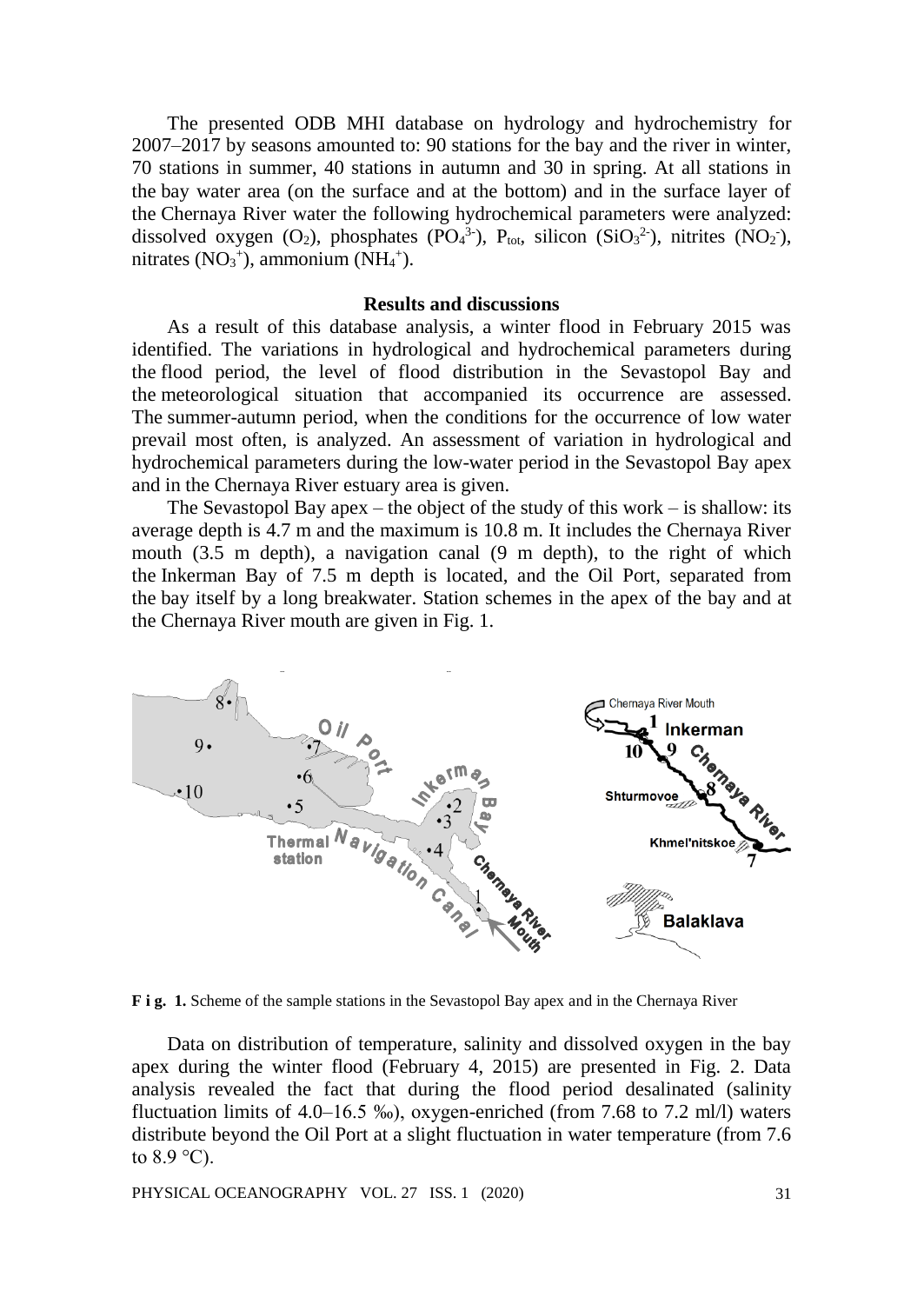

**F i g. 2.** Distribution of salinity (*a*), nitrates (*b*) and silicon (*c*) in the surface waters; diagrams of the hydrological and hydrochemical indices in the eastern part of the Sevastopol Bay (*d*) and in the Chernaya River (*e*) during the flood on February 4, 2015

On the estuary surface almost fresh (4.4–7.24 ‰) river water distributes to the Oil Port, completely occupied by brackish waters with the salinity above 12 ‰. In the Inkerman Bay region, the upper water layer is desalinated water (11.26 ‰) with 7.4 °C temperature and estuarine waters are underlain by salty sea water (17.9 ‰). In the region of Thermal Station, salinity gradually rises and reaches about 17 ‰ at a distance of about 1000 m from the river mouth.

Flood waters can affect not only salinity and oxygen content, but also the pollution level of bay waters with nutrients. During the flood in the Chernaya River lower course the content of dissolved oxygen in the surface layer was stable and equal to about 7.5 ml/l, the concentration of nutrients was high: silicates 98– 91.6 μM/l, phosphates 0.03–0.08 μM/l, nitrates – up to 67.3 μM/l, nitrites – up to 0.25 μM/l [15]. The oxygen indices did not change much with depth, despite a noticeable increase in salinity, but at the same time, the concentrations of silicon, phosphates, and nitrates decreased (Fig. 2).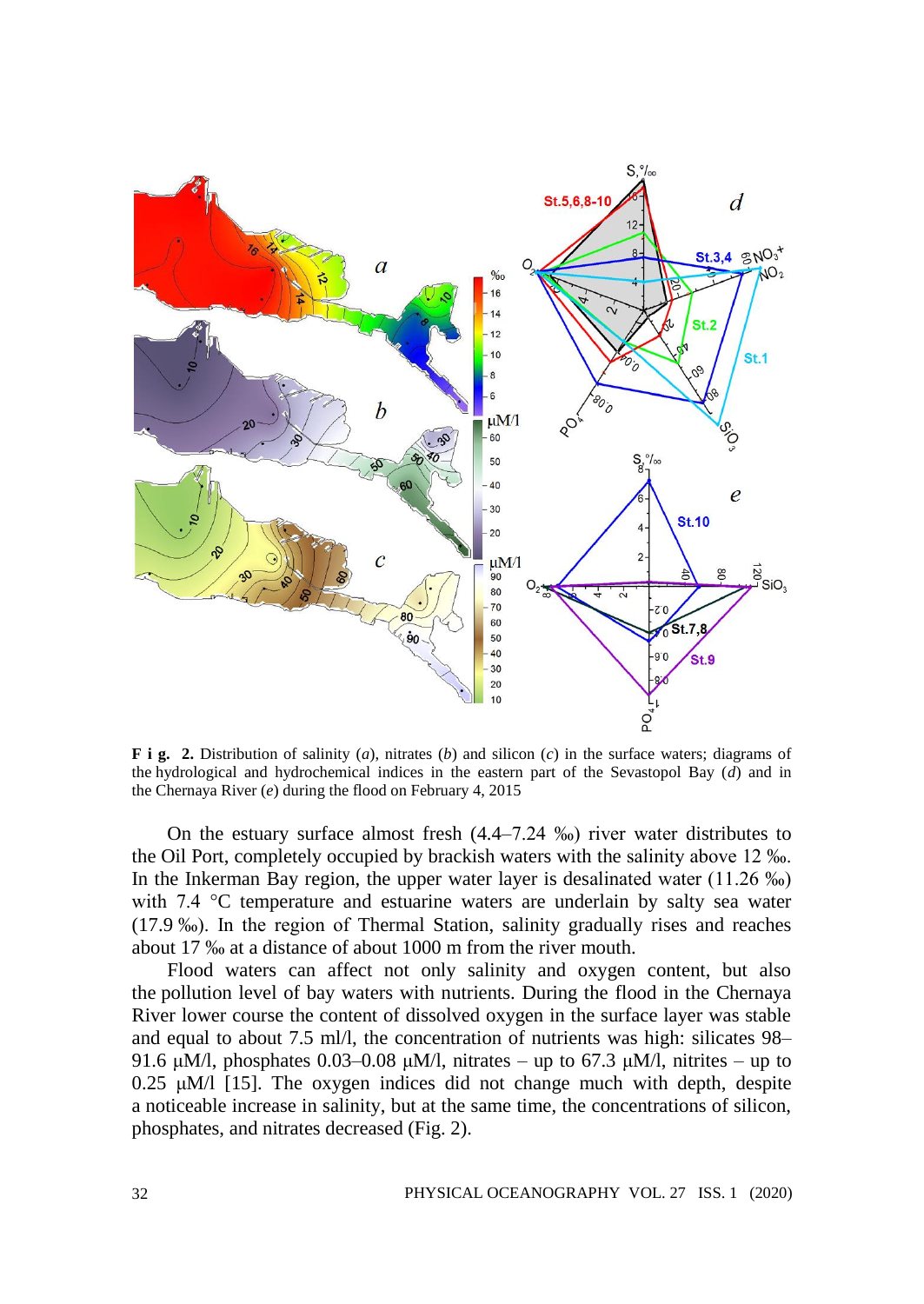In the Oil Port the oxygen content in the surface layer remained at 7–7.3 ml/l level, the concentration of silicates dropped to 40–10 μM/l, the one of nitrates – to 25.8–10.2 μM/l.

From Fig. 2 it follows that the desalinated surface water of the flood distributes all the way to the Oil Port and is enriched in silicon and nitrates; the ammonium content in them is slightly increased. The waters in the Chernaya River estuary (Fig. 2) are also enriched with silicon and phosphates; unfortunately, there are no data on nitrates in river water.

The discovered winter flood in February 2015 made it possible to assess the level of the bay contamination with nutrients (silicon and nitrates). The causes of flood that took place in February are related to the meteorological situation in this period. According to the site https://rp5.ru/, at the beginning of February 2015 rather high air temperature was noted in the Sevastopol region, which could contribute to the melting of snow in the mountains. In addition, rain showers were observed on the eve of the survey (Fig. 3).

An analysis of the results of ODB MHI field observations for 2007–2017, carried out in the Sevastopol Bay apex and in the Chernaya River estuary, showed that in the autumn-winter period the levels of pollution with nutrients (phosphates, nitrites and nitrates, silicon) of the considered water area and the Yuzhnaya Bay – the most environmentally problematic part of the Sevastopol Bay – are comparable.



**F i g. 3.** Air temperature and precipitation amount at late January–early February, 2015

The data of the long-term (1998– 2011) Sevastopol Bay and its apex monitoring in the winter and autumn periods [10, 11], as well as assessments of the trophicity level and self-purification ability of the ecosystem of separated bay water areas [16–19] showed that the maximum trophicity index of each region occurs in the autumn-winter period, when the concentrations of nutrients, especially mineral forms of nitrogen, are high and are the main factor determining the eutrophication level of the Sevastopol Bay waters. High concentrations of phosphates, and especially mineral forms of nitrogen, make the largest relative contribution to the calculated index formula. One of the causes for the increase in the content of nutrients in the bay apex may be the effect of winter and autumn floods, as shown by our data on winter flood in February 2015 (Fig. 2). It is obvious that the increased inorganic nitrogen content during the winter floods

should be taken into account when assessing the assimilative capacity of the Sevastopol Bay apex waters because it can result in the decrease of selfpurification ability of its ecosystem [19].

PHYSICAL OCEANOGRAPHY VOL. 27 ISS. 1 (2020) 33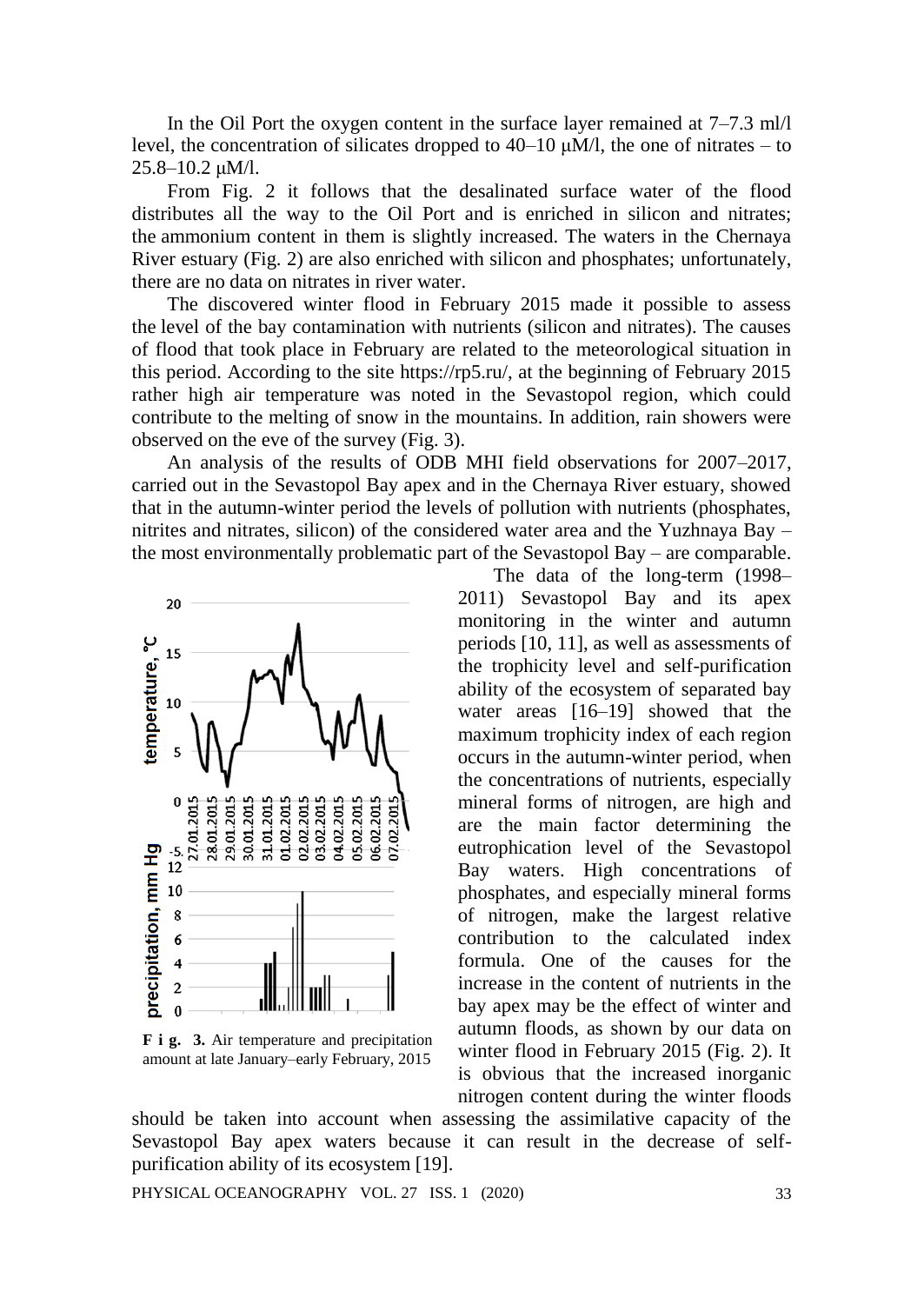Now we are to consider the situation with the variation of hydrochemical parameters in the bay apex during the summer low-water period (September 2015).



**F i g. 4.** Distribution of oxygen (*a*), nitrates (*b*) and silicon (*c*) in the surface waters; diagrams of the hydrological and hydrochemical indices in the eastern part of the Sevastopol Bay (*d*) and in the Chernaya River (*e*) during low water on September 8, 2015

During the low water period on September 8, 2015, the salinity in both the surface and in the bottom water layer was uniform throughout the apex (17.6– 17.9 ‰), except for the river mouth, where 16.9 ‰ value was recorded. However, a week later, on September 15, the salinity was already 18.4 ‰ at the river mouth.

The distribution of nutrients in the bay apex during the low water period is quite uniform throughout the water area of the bay apex, except for the river mouth where very slightly increased concentrations of silicic acid, nitrates and ammonium were observed (Fig. 4).

It should be pointed out that, in contrast to the flood regime, when a significant part of the bay apex water area is covered with desalinated waters, during the lowwater periods with a slight increase in nitrates these waters do not even enter the water area of the Inkerman Bay, while the waters with increased silicon content, on the contrary, are observed on approach to the Oil Port.

During the low-water period, the increased concentrations of silicon and nitrates were noted at the stations located upstream of the Chernaya River near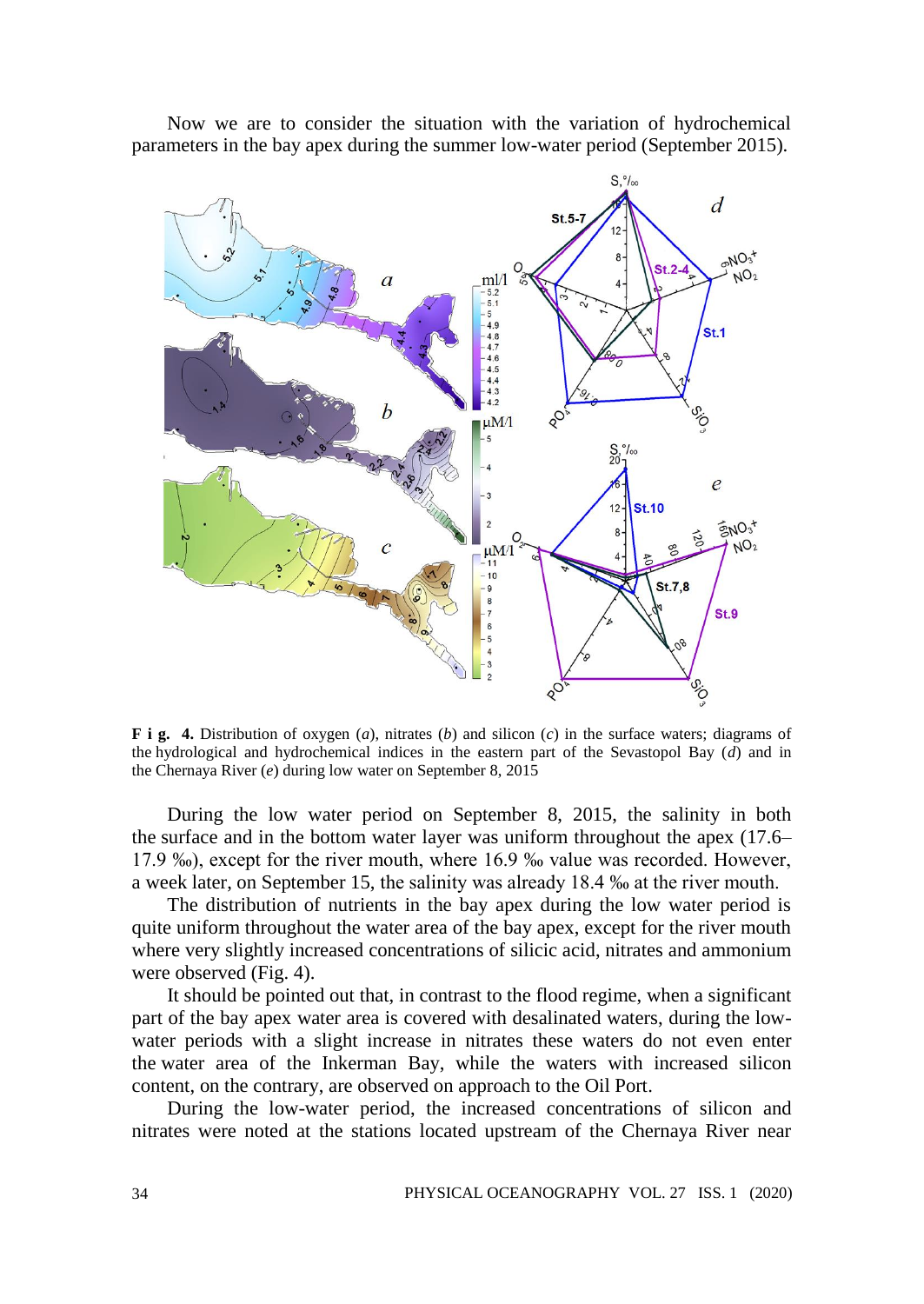the settlements. The maximum was recorded at station 9, which, apparently, is related to the untreated household sewage entering the river.

## **Conclusion**

The Sevastopol Bay apex, as the most environmentally vulnerable area, is under the significant effect of winter-spring floods on the Chernaya River. The desalinated flood waters (February 2015) affected the level of nutrient entry into the bay, increasing the content of inorganic forms of nitrogen and silicates.

The increased values of nutrient content during the winter-spring flood regime must be taken into account when calculating the assimilation capacity of the studied water area ecosystem with regard to inorganic nitrogen and estimation of the trophic index.

As a result of the analysis of published data and MHI long-term monitoring of the Sevastopol Bay apex water area, a gradual increase in the salinity of the water area of this part of the Sevastopol Bay was found. This can be due to a variation in the number and intensity of winter-spring floods as a result of the effect of natural and climatic factors.

#### **REFERENCES**

- 1. Tarasenko, V.S. ed., 2003. [*Sustainable Crimea. Water Resources*]. Simferopol: Tavrida, 413 p. (in Russian).
- 2. Myrza, K.L. and Ovcharuk, V.A., 2014. Analysis of the Formation of Cold Period Floods on the Rivers of the Crimean Mountains. *Geopolitika i Ekogeodinamika Regionov* [Geopolitics and Ecodynamics of Regions], 10(1), pp. 740-745 (in Russian).
- 3. Ivanov, V.A. and Minkovskaya, R.Ya. 2008. [*Sea Mouths of Ukraine Rivers and Estuarial Processes*]. Sevastopol: ECOSI-Gidrofizika. Part 1, 448 p. (in Russian).
- 4. Ovcharuk, V. and Todorova, O., 2016. Determination of Characteristics Maximal Runoff Mountain Rivers in Crimea. *Journal of Fundamental and Applied Sciences*, 8(2), pp. 525-541. <http://dx.doi.org/10.4314/jfas.v8i2.23>
- 5. Repetin, L.N., Gordina, A.D., Pavlova, E.V., Romanov, A.S. and Ovsyany, E.I., 2003. Affect of Oceanographic Factors upon the Ecological State of the Sevastopol Bay (the Black Sea). *Morskoy Gidrofizicheskiy Zhurnal*, (2), pp. 66-80 (in Russian).
- 6. Gruzinov, V.M., Dyakov, N.N., Mezenceva, I.V., Malchenko, Yu.A., Zhohova, N.V. and Korshenko, A.N., 2019. Sources of Coastal Water Pollution near Sevastopol. *Oceanology*, 59(4), pp. 523-532. https://doi.org/10.1134/S0001437019040076
- 7. Dulov, B.A., Yurovskaya, M.V. and Kozlov, I.E., 2015. Coastal Zone of Sevastopol on High Resolution Satellite Images. *Physical Oceanography*, (6), pp. 39-54. doi:10.22449/1573- 160X-2015-6-39-54
- 8. Boltachev, A.R., Karpova, E.P. and Danilyuk, O.N., 2010. Peculiarities of Thermohaline Parameters and Ichthyocenosis of the Chernaya River Estuary (the Sevastopol Bay). *Marine Ecological Journal*, 9(2), pp. 23-36 (in Russian).
- 9. Orekhova, N.A., Medvedev, E.V. and Ovsyany, E.I., 2018. Influence of the River Chernaya Water on Hydrochemical Regime of the Sevastopol Bay (the Black Sea)]. *Ecological Safety of Coastal and Shelf Zones of Sea*, (3), pp. 84-91. doi:10.22449/2413-5577-2018-3-84-91 (in Russian).
- 10. Orekhova, N. A., Romanov, A. S. and Khoruzhiy, D. S., 2011. [Interannual Changes of Nutrients Concentration in the Sevastopol Bay in 2006–2010]. In: MHI, 2011. *Ecological Safety of Coastal and Shelf Zones and Comprehensive Use of Shelf Resources*. Sevastopol: MHI. Iss. 25(1), pp. 192-199 (in Russian).